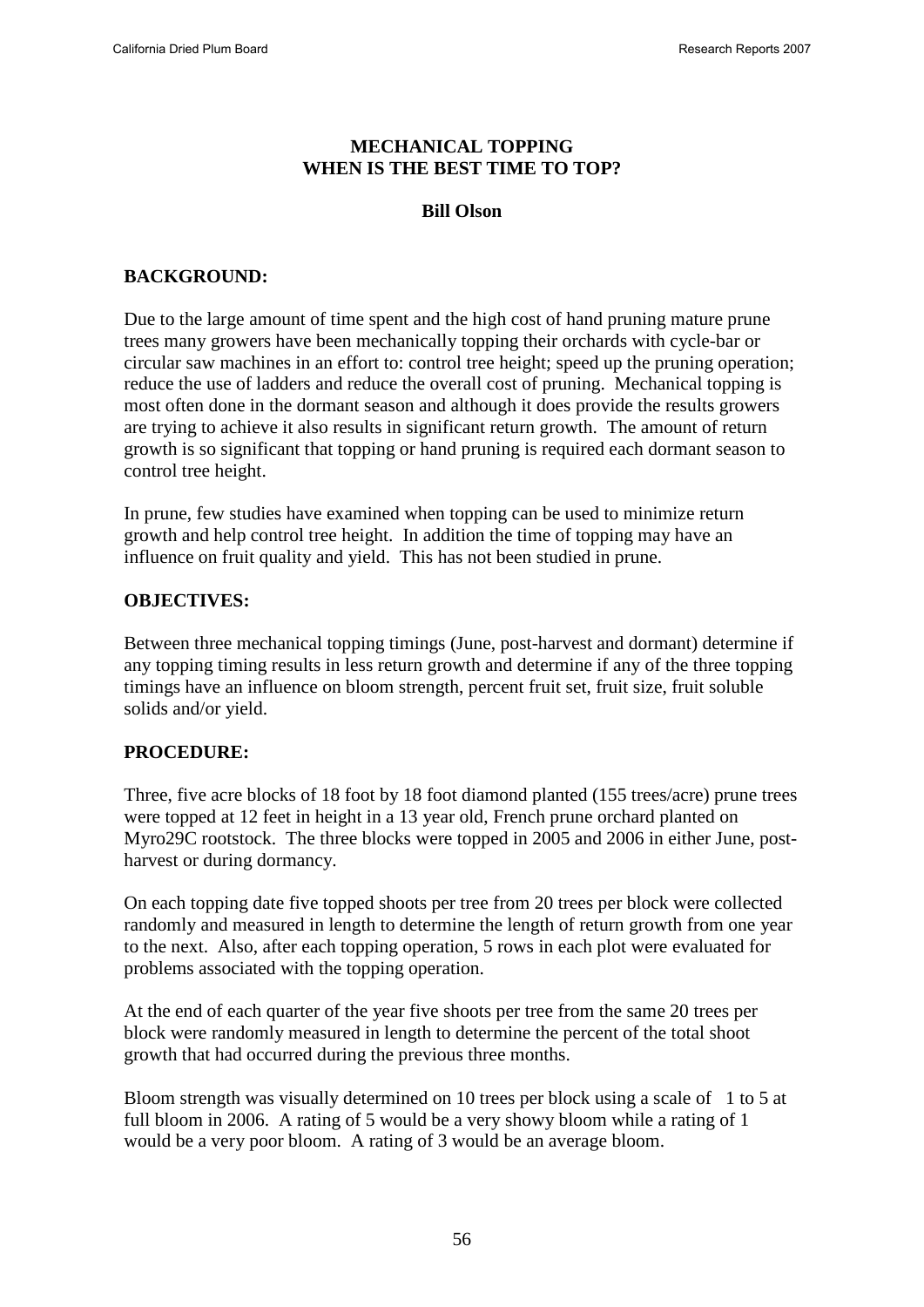Percent fruit set in 2006 was determined on one branch per tree, from 10 trees in each block by determining the number of fruit that ultimately resulted from over 100 blossoms on each branch.

During harvest fresh yield was measured by counting the number of full and partially full bins of fruit harvested from 178 trees (1.15 acres) in each plot.

From the harvester a fresh fruit sample weighing approximately 6 pounds was collected from every 10 trees (17 samples per plot), weighed and fruit counted to determine the number of fresh fruit per pound.

A drop of juice was extracted from 5 fruit from each of these samples, mixed and viewed through a refractometer to determine percent soluble solids.

Fruit pressure was measured from 5 fruit from each of these samples.

Fruit dry away ratio was calculated using tables published by Claypool in 1978.

### **RESULTS:**

Table 1 shows the amount of return growth and problems associated with each topping timing. The dormant topping had considerably more return growth than did the other topping timings. Some return growth was nearly 6 foot long with the dormant topping.

The post harvest topping had the shortest length of return growth with only 1.5 feet average. The June topping was the only topping timing that revealed any problems. Occasionally (1-2 times/acre) the "arm" of the topper would catch on a branch causing the branch to crack or break. Also a few small green fruit (15-30 per tree) from each topped tree was observed on the ground after the June topping.

| Topping      | 2005-06                      | Ave. length of   | Range in length | Problems   |
|--------------|------------------------------|------------------|-----------------|------------|
| timing       | topping date                 | topped shoots in | of topped       | observed   |
|              |                              | 2006<br>shoots   |                 |            |
|              |                              | (inches)         | (inches)        |            |
| June         | June $8^{th}$ , 05 -         | 24.9             | $6.0 - 49.0$    | 1) Broken  |
|              | June $20^{th}$ , 06          |                  |                 | branches   |
|              |                              |                  |                 | 2) Removed |
|              |                              |                  |                 | fruit      |
| Post Harvest | Sept, $5^{\text{th}}$ , 05 - | 19.0             | $3.0 - 40.0$    | None       |
|              | Oct. $5^{th}$ , 06           |                  |                 |            |
| Dormant      | Nov. $15^{th}$ , 05 -        | 34.0             | $8.0 - 71.0$    | None       |
|              | Nov $10^{th}$ , 06           |                  |                 |            |

**Table 1.** Return growth measurements and problems observed from three topping dates.

All treatments had the highest percent of shoot length growth during the spring with the post harvest topping treatment timing having the highest percent of shoot length growth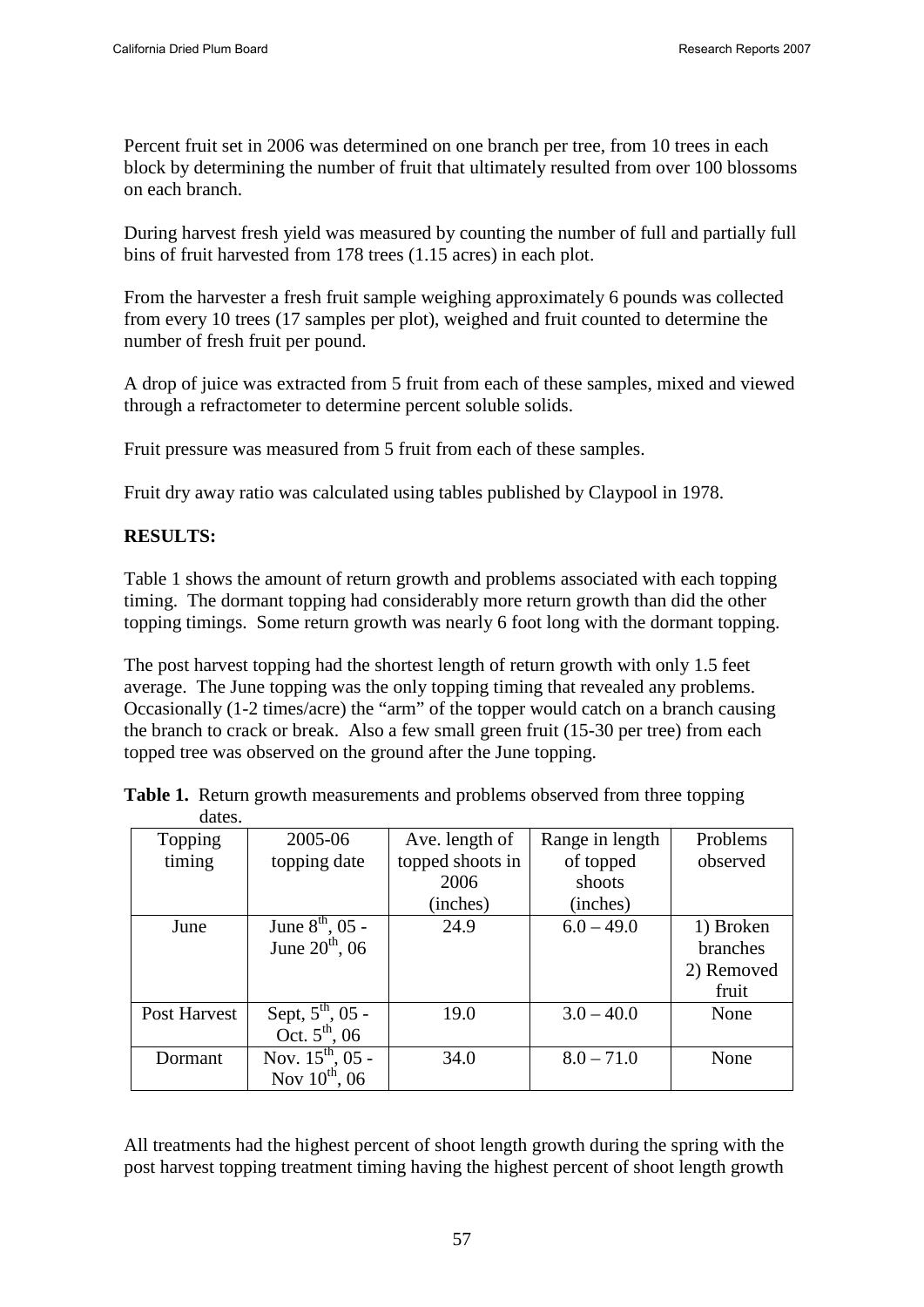during this period (Table 2). The June and dormant topping timing had shoot length growth occurring during three of the four seasons while the post harvest topping timing had shoot length growth occurring only during two of the seasons. The post harvest treatment had no shoot length growth in the fall, after topping. Not surprising, no topping timing had shoot length growth during the winter months.

| .            |                  |                  |                  |                  |
|--------------|------------------|------------------|------------------|------------------|
| Topping      | Winter           | Spring           | Summer           | Fall             |
| timing       | (Jan. thru Mar.) | (Apr. thru June) | (July thru Sept) | (Oct. thru Dec.) |
|              | % shoot length   | % shoot length   | % shoot length   | % shoot length   |
|              | growth           | growth           | growth           | growth           |
|              |                  |                  |                  |                  |
| June         | $0.0\,$          | 55.8             | 19.7             | 24.5             |
| Post Harvest | $0.0\,$          | 66.4             | 33.6             | 0.0              |
| Dormant      | $0.0\,$          | 52.1             | 21.3             | 26.6             |

**Table 2.** Percent shoot length growth by season as influenced by topping timing.

Bloom strength was measured once at full bloom on April  $4<sup>th</sup>$ , 2006. Results are in Table 3. From the 10 trees evaluated per plot there was no clear difference in bloom strength between treatments. The dormant treatment bloom strength range and average has a slightly higher rating than the other treatments. The average bloom strength for each treatment was judged to be nearly average to slightly above average.

Blossoms were counted on shoots on March  $31<sup>st</sup>$  and sound fruit resulting from those blossoms were counted on May  $10^{th}$ , 2006. Percent fruit set is calculated by dividing the number of sound fruit present on May  $10<sup>th</sup>$  by the number of blossoms counted on March 31<sup>st</sup>. Results from this procedure are presented in Table 3. These topping treatments resulted in 41 – 50 percent fruit set. No clear difference in fruit set could be determined. Although the dormant topping timing had the highest percent fruit set it also had the widest range in fruit set amongst the branches measured in any of the three plots.

| Topping<br>Range in |                | Average        | Range in      | Average     |  |
|---------------------|----------------|----------------|---------------|-------------|--|
| timing              | bloom strength | bloom strength | % fruit set   | % fruit set |  |
| June                | 2.33-3.66      | 2.86           | $32.2 - 56.9$ | 41.1        |  |
| Post Harvest        | 2.33-3.66      | 2.89           | $32.2 - 64.3$ | 45.9        |  |
| Dormant             | $3 - 3.66$     | 3.18           | $28.7 - 72.1$ | 50.3        |  |

**Table 3.** Bloom strength and percent fruit set for each topping timing.

The plots were harvested on September  $22<sup>nd</sup>$ , 2006. As seen in Table 4 there was no clear difference in any of the harvest and fruit quality measurements taken. The grower reported that the bins of fruit weighed 1300 pounds each which would calculate to a dry yield per acre of 4.02 for June, 3.52 for post harvest and 3.58 for dormant topping timing. The late harvest was due to the many acres that needed to be harvested on the ranch and this resulted in the very low fruit pressure readings.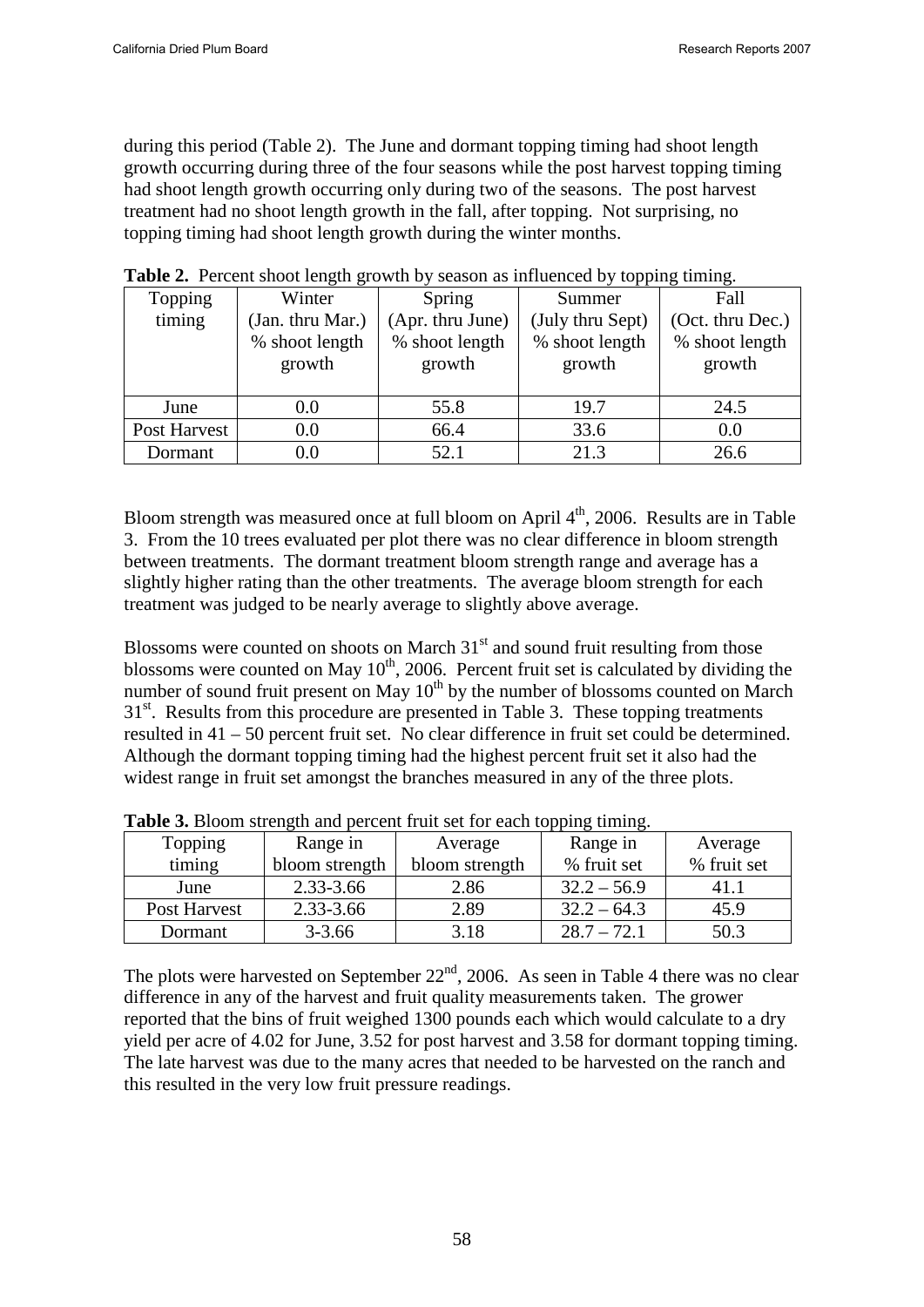| Topping | Fresh yield | Fresh fruit | % soluble | Fruit    | Drying |
|---------|-------------|-------------|-----------|----------|--------|
| timing  | (bins/acre) | Count/lb    | solids    | pressure | ratio* |
| June    | 16.44       | 21.3        | 27.2      | < 2.0    | 2.66   |
| Post    | 14.92       | 19.8        | 28.4      | < 2.0    | 2.75   |
| Harvest |             |             |           |          |        |
| Dormant | 14.33       | 20.9        | 28.0      | < 2.0    | 2.60   |

**Table 4.** Fresh yield, count per pound, % soluble solids, fruit pressure and drying ratio for each topping timing at harvest 2006.

\* Calculated values based on Claypool 1978

## **CONCLUSIONS:**

The post harvest topping timing clearly resulted in the minimum amount of return shoot length growth with the June timing intermediate and the dormant topping timing having considerably more return shoot length growth. In addition June topping resulted in some broken branches and fruit removal by the topping operation. This damage was probably due to the combined weight of leaves and fruit causing the branches to spread bringing them into contact with the topping machine. For mature trees post harvest topping should be preferred over June or dormant topping in order to reduce the amount of return shoot length growth, tree damage and fruit removal.

Prior experience indicated that percent fruit set in French prunes is commonly 25 – 30 percent. The very high percent fruit set observed in each of these three plots is believed to be a result of the year (climate during bloom) not a result of topping timing.

The slightly higher yield from the June topping timing is not believed to be real, since the June topping timing caused some broken branches and had fruit removed by the topper as it passed each tree.

It is disappointing that the post harvest topping reduction in shoot length growth did not express itself in a positive way in increased bloom, fruit set, fruit quality and/or yield. This may be due to the fact that, even though the amount of return shoot length growth was less, the time that 66 percent of the return shoot length growth occurred was during the same period that some fruit quality components may be greatly influenced. Although Neiderholzer (2004) did not study the results of topping timing on bloom strength, fruit set, yield or fruit quality he reported that topping timing from mid April to mid June resulted in minimal return shoot growth with the mid April topping timing resulting in the least amount of return shoot growth.

This experiment shows that the timing and quantity of return shoot length growth can be altered by topping timing. Presumably shoot length growth from an April topping timing would occur in July and later. Shoot length growth at a later date should have little influence on fruit quality. An April topping date may have a positive influence on fruit quality. It would be desirable to compare an April topping timing to a post harvest topping timing to compare return shoot growth, timing of return shoot growth, bloom strength, percent set, yield and fruit quality.